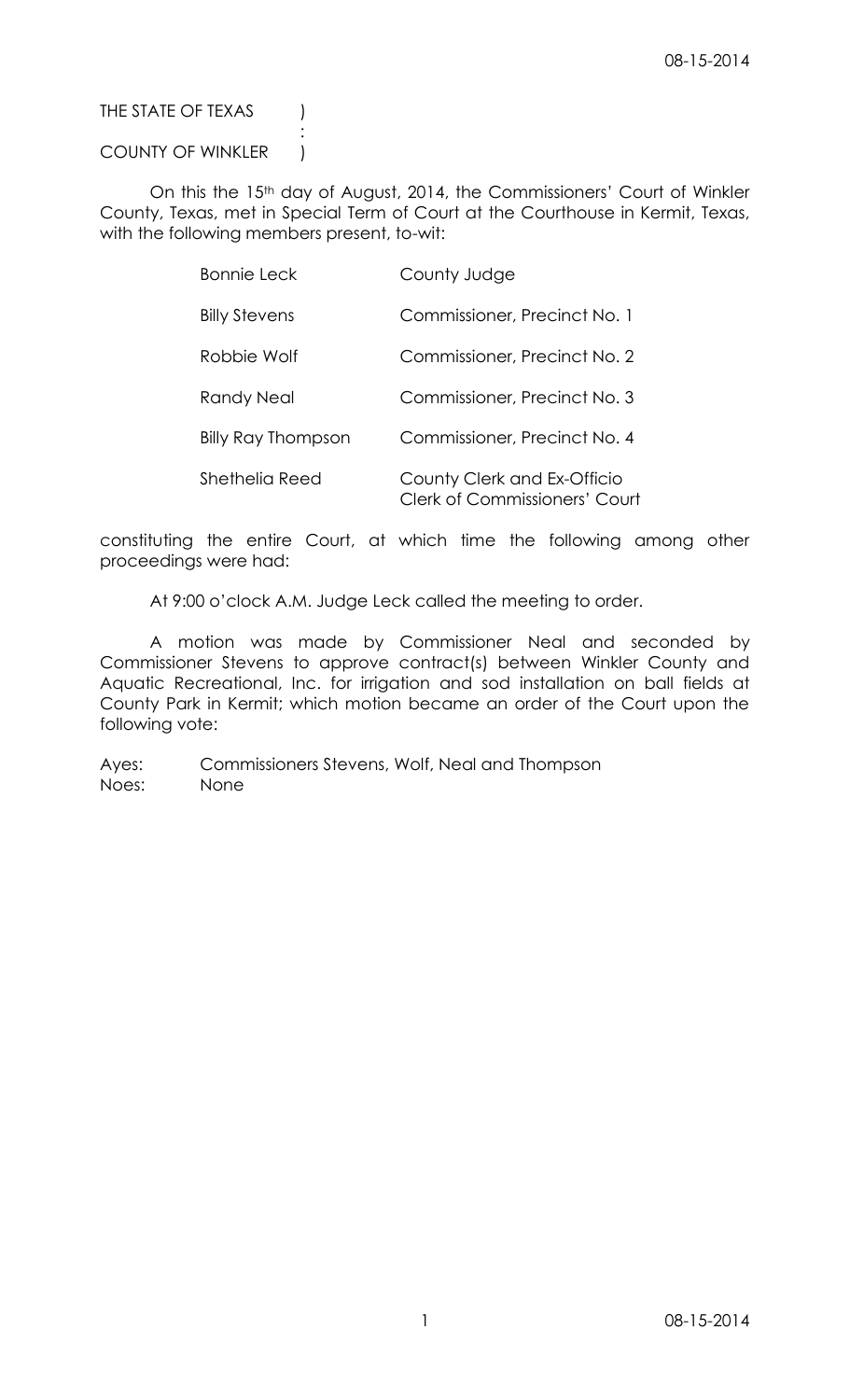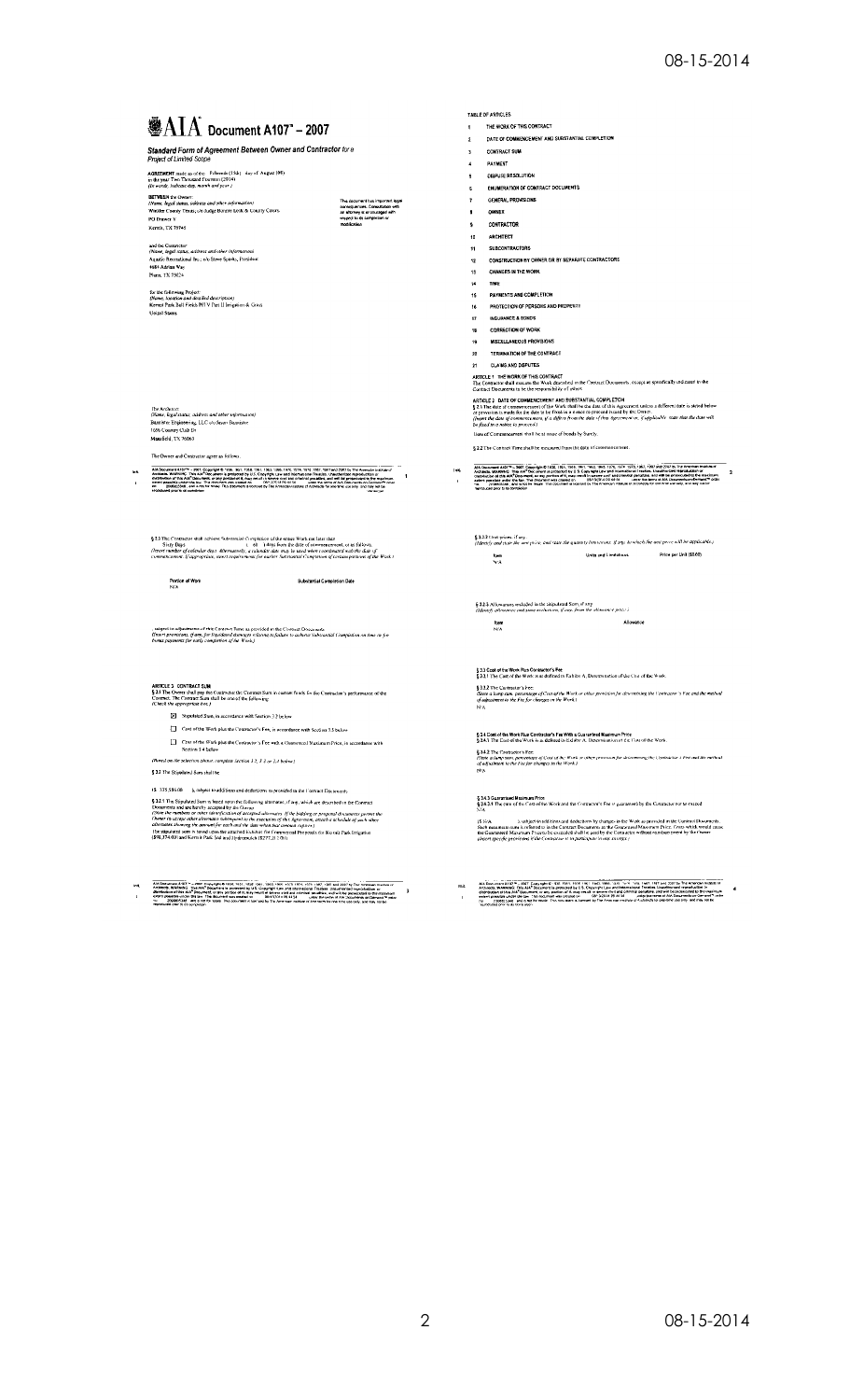| Documents and are hereby accepted by the Owner<br>N/A            |                                                                                                                                                                                                                                              |                                  |               |                                                                                                                                                                                                                                                                                                                                                                                                                                                                                                                                                                                 |
|------------------------------------------------------------------|----------------------------------------------------------------------------------------------------------------------------------------------------------------------------------------------------------------------------------------------|----------------------------------|---------------|---------------------------------------------------------------------------------------------------------------------------------------------------------------------------------------------------------------------------------------------------------------------------------------------------------------------------------------------------------------------------------------------------------------------------------------------------------------------------------------------------------------------------------------------------------------------------------|
|                                                                  |                                                                                                                                                                                                                                              |                                  |               |                                                                                                                                                                                                                                                                                                                                                                                                                                                                                                                                                                                 |
| § 3.4.2.3 Unit Prices, if any                                    | (Identify and state the unit price, and state the quantity limitations, if any, to which the unit price will be applicable.)                                                                                                                 |                                  |               | § 4.1.5 Payments due and unpaid under the Contract shall bear interest from the date payment is due at the rate stated<br>below, or in the absence therent, at the legal rate pievaling from time to time at the place where the Project is located                                                                                                                                                                                                                                                                                                                             |
| ltem                                                             | Units and Limitations                                                                                                                                                                                                                        | Price per Unit (\$0.00)          |               | (insert rate of interest agreed upon, if any.)<br>1.5% interest could be assessed to those accounts delinquent in excess of thirty days.                                                                                                                                                                                                                                                                                                                                                                                                                                        |
| <b>SIA</b>                                                       |                                                                                                                                                                                                                                              |                                  |               |                                                                                                                                                                                                                                                                                                                                                                                                                                                                                                                                                                                 |
|                                                                  |                                                                                                                                                                                                                                              |                                  |               | 6 4.2 Final Payment<br>§ 4.2.1 Final payment, constituting the entire unpoid balance of the Contract Sum, shall be made by the Owner to the                                                                                                                                                                                                                                                                                                                                                                                                                                     |
|                                                                  |                                                                                                                                                                                                                                              |                                  |               | Contractor when<br>the Contractor lass fully performed the Contract except for the Contractor's responsibility to context<br>$\cdot$<br>Work as provided in Section 18.2, and to satisfy other requirements, if any, which extend beyond final                                                                                                                                                                                                                                                                                                                                  |
|                                                                  | § 3.4.3.4 Aflowances included in the Guaranteed Maximum Price, if any:<br>(Identify and state the amounts of any allowances, and state whether they include labor, materials, or both.)                                                      |                                  |               | payment.<br>the contractor bas submitted a final accounting for the Cost of the Work, where payment is on the basis<br>$\mathbf{r}$                                                                                                                                                                                                                                                                                                                                                                                                                                             |
| <b>Item</b>                                                      |                                                                                                                                                                                                                                              | Allowance                        |               | of the Cost of the Work with or without a guaranteed maximum price; and<br>a final Certificate for Payment has been issued by the Architect.<br>$\mathbf{3}$                                                                                                                                                                                                                                                                                                                                                                                                                    |
| N/A                                                              |                                                                                                                                                                                                                                              |                                  |               | § 4.2.2 The Owner's final payment to the Contractor shall be made no later than 30 days after the issuance of the                                                                                                                                                                                                                                                                                                                                                                                                                                                               |
|                                                                  |                                                                                                                                                                                                                                              |                                  |               | Architect's final Certificate for Payment, or as follows:                                                                                                                                                                                                                                                                                                                                                                                                                                                                                                                       |
|                                                                  | § 3.4.3.5 Assumptions, if any, on which the Guaranteed Maximum Prior is based                                                                                                                                                                |                                  |               |                                                                                                                                                                                                                                                                                                                                                                                                                                                                                                                                                                                 |
| <b>N/A</b>                                                       |                                                                                                                                                                                                                                              |                                  |               | ARTICLE 5 DISPUTE RESOLUTION                                                                                                                                                                                                                                                                                                                                                                                                                                                                                                                                                    |
|                                                                  |                                                                                                                                                                                                                                              |                                  |               | § 5.1 Binding Dispute Resolution<br>For any claim subject to, but not resolved by, mediation porsinant to Section 21.3, the method of binding dispute                                                                                                                                                                                                                                                                                                                                                                                                                           |
|                                                                  |                                                                                                                                                                                                                                              |                                  |               | resolution shall be as follows.<br>(Check the appropriate best If the Owner and Contractor do not select a method of hinding dispute resolution below, or                                                                                                                                                                                                                                                                                                                                                                                                                       |
| <b>ARTICLE 4 PAYMENTS</b>                                        |                                                                                                                                                                                                                                              |                                  |               | do not subsequently agree in writing to a binding dispute resolution method other than litigation, claims will be<br>respired in a court of competent jurisdiction ).                                                                                                                                                                                                                                                                                                                                                                                                           |
| 541 Progress Payments                                            | § 4.1.1 Based upon Applications for Payment submitted to the Architect by the Contractor and Certificates for Payment<br>issued by the Architect, the Owner shall make pregress payments on account of the Contract Sum to the Contractor as |                                  |               | Arbitration pursuant to Section 21.4 of this Agreement                                                                                                                                                                                                                                                                                                                                                                                                                                                                                                                          |
| provided below and elsewhere in the Cuntract Documents.          |                                                                                                                                                                                                                                              |                                  |               | [7] Litigation in a court of compatent jurisdiction                                                                                                                                                                                                                                                                                                                                                                                                                                                                                                                             |
| month, or as follows:                                            | § 4.1.2 The period covered by each Application for Payment shall be one citendar month ending on the last day of the                                                                                                                         |                                  |               | Dher: (Specify)                                                                                                                                                                                                                                                                                                                                                                                                                                                                                                                                                                 |
|                                                                  | Pay applications shall be submitted for approval as items are completed per attached Exhibit B Draw Schedule.                                                                                                                                |                                  |               |                                                                                                                                                                                                                                                                                                                                                                                                                                                                                                                                                                                 |
|                                                                  | §4.1.3 Provided that an Application for Payment is received by the Archment not later than the                                                                                                                                               |                                  | N/A<br>day of | ARTICLE 6 ENUMERATION OF CONTRACT DOCUMENTS<br>§ 6.1 The Contract Documents are defined in Article 7 and, except for Modifications usued after execution of this                                                                                                                                                                                                                                                                                                                                                                                                                |
| day of the<br>payment shall be made by the Chener not later than | a month, the Owner shall make payment of the certified amount to the Contractor not later than the<br>month. If an Application for Payment is received by the Architect after the date fixed above,<br>NA                                    | ( N/A ) days after the Architect |               | Agreement, are enumerated in the sections below                                                                                                                                                                                                                                                                                                                                                                                                                                                                                                                                 |
| receives the Application for Payment                             | (Foderal, state or local laws may require payment within a certain period of time.)                                                                                                                                                          |                                  |               | § 6 1.5 The Agreement is this executed AIA Document A107-2007, Standard Form of Agreement Between Owner and<br>Contractor for a Project of Limited Scape                                                                                                                                                                                                                                                                                                                                                                                                                        |
|                                                                  | AA Dependent AND = 2007, Copyright 6 1936, 1931, 1952, 1941, 1942, 1942, 1973, 1974, 1982, 2002 2012 by The American Institute of<br>Andrews and Mark A. Procedure and the processed by U.S. Copyright and and the processes and             |                                  | Б             | Ala Document A197 - 2007. Copyrigate 1936, 1935, 1936, 1961, 1995, 1997, 1974, 1976, 1987, 1997 and 2007 by The American Issue of<br>Anthony, Individual (In Art Occuments In priorited by US Copyright Law additions and Theat,<br>Init.                                                                                                                                                                                                                                                                                                                                       |
|                                                                  |                                                                                                                                                                                                                                              |                                  |               |                                                                                                                                                                                                                                                                                                                                                                                                                                                                                                                                                                                 |
|                                                                  | § \$.1.2 The Supplementary and other Conditions of the Contract:                                                                                                                                                                             |                                  |               | -3<br>Caber decuments<br>(List here any subilitional documents that are intended to form part of the Contract Documents ).                                                                                                                                                                                                                                                                                                                                                                                                                                                      |
| <b>Document</b><br>NA                                            | Title                                                                                                                                                                                                                                        | Date                             | Pages         | a Fichibir A & A.2, Commercial Proposals Irrigation & Sod/Hydromulch<br>b. Exhibit B, Draw Schedule                                                                                                                                                                                                                                                                                                                                                                                                                                                                             |
|                                                                  |                                                                                                                                                                                                                                              |                                  |               | ARTICLE 7 GENERAL PROVISIONS                                                                                                                                                                                                                                                                                                                                                                                                                                                                                                                                                    |
| § 6.1.3 The Specifications.                                      | (Either list the Specifications here or refer to an exhibit attached to this Agreement)                                                                                                                                                      |                                  |               | § 7.1 The Contract Documents<br>The Contract Documents are enumerated in Article 6 and consist of this Agreement (including, if applicable,                                                                                                                                                                                                                                                                                                                                                                                                                                     |
|                                                                  |                                                                                                                                                                                                                                              |                                  |               | Supplementary and other Conditions of the Contract). Drawings, Specifications, Addenda issued prior to the execution of<br>this Agreement, other documents issted in this Agreement and Modifications issued after execution of t<br>Modification is (1) a written amendment to the Contract signed by both parties, (2) a Change Order, (3) a Construction                                                                                                                                                                                                                     |
| Section                                                          | Title                                                                                                                                                                                                                                        | Date                             | Pages         | Change Durective or (4) a written order for a minor change in the Work issued by the Architect. The intent of the Contract<br>Documents is so include all items necessary for the proper execution and completion of the Work by the Contractor. The                                                                                                                                                                                                                                                                                                                            |
| Exhibit A<br>Exhibit A-2                                         | Commercial Proposal Impation<br>Com. Projesal Snd & Flydramulch                                                                                                                                                                              | 8-5-2014<br>8-5-2014             |               | Contract Documents are complementary, and what is required by one shall be as binding as if required by all; performance<br>by the Contractor shall be required to the extent consistent with the Contract Documents and reasonably inferable from                                                                                                                                                                                                                                                                                                                              |
|                                                                  |                                                                                                                                                                                                                                              |                                  |               | them as being necessary to produce the audicated results                                                                                                                                                                                                                                                                                                                                                                                                                                                                                                                        |
|                                                                  |                                                                                                                                                                                                                                              |                                  |               | § 7.2 The Contract<br>The Contract Documents form the Contract for Construction. The Contract represents the entire and integrated agreement                                                                                                                                                                                                                                                                                                                                                                                                                                    |
|                                                                  | (Either list the Drawings here or refer to an exhibit ettuched to this Agentement ).                                                                                                                                                         |                                  |               | between the parties hereto and supersedes prior negotiations, representations or agreements, either written or oral. The<br>Contract may be awended or medified only by a Modification. The Contract Documents shall not be construed to create a                                                                                                                                                                                                                                                                                                                               |
|                                                                  |                                                                                                                                                                                                                                              |                                  |               | contractual relationship of any kind between any persons or entities other than the Conter and the Contractor.<br>§ 7.3 The Work                                                                                                                                                                                                                                                                                                                                                                                                                                                |
| Humbe                                                            | Title                                                                                                                                                                                                                                        | Date                             |               | The term "Work" means the construction and services required by the Contract Documents, whether completed or<br>partially completed, and includes all other labor, materials, equipment and services provided or to be provided by the                                                                                                                                                                                                                                                                                                                                          |
| F.A                                                              | Site Plan Engineering<br>Engineering Orading Plan                                                                                                                                                                                            |                                  |               | Contractor to fulfill the Contractor's obligations. The Work may constitute the whole or a part of the Project.                                                                                                                                                                                                                                                                                                                                                                                                                                                                 |
|                                                                  |                                                                                                                                                                                                                                              |                                  |               | 67.4 Instruments of Service<br>Instruments of Service are representations, in any medium of expression now known or later developed, of the tangible<br>and intangible creative work performed by the Architect and the Architect's consultants under their respective                                                                                                                                                                                                                                                                                                          |
| 6615 The Addenda (Canvil                                         |                                                                                                                                                                                                                                              |                                  |               | professional services agreements. Instruments of Service may include, without limitation, studies, surveys, models.<br>sketches, drawings, specifications, and other similar materials.                                                                                                                                                                                                                                                                                                                                                                                         |
| Number                                                           | Date                                                                                                                                                                                                                                         | Pages                            |               | § 7.5 Ownership and Use of Drawings, Specifications and Other instruments of Service<br>§ 7.5.1 The Architect and the Architect's consultants shall be deemed the authors and owners of their respective.                                                                                                                                                                                                                                                                                                                                                                       |
| <b>86.1.4 The Drawings.</b><br>N:A                               |                                                                                                                                                                                                                                              |                                  |               | Instruments of Service, including the Drawings and Specifications, and will retain all common law, statutory and other<br>reserved rights, including ropyrights. The Contractor, Suhermunctors, Sub-subcontractors, and material or equipment.<br>suppliers shall not own or claim a copyright in the instruments of Service. Submittal or distribution to meet official<br>regulatory requirements or for other purposes in consection with this Project is not to be construed as publication in<br>derogation of the Architect's or Architect's consultants' reserved rights |
|                                                                  |                                                                                                                                                                                                                                              |                                  |               | § 7.5.2 The Contractor, Subcontractors, Sub-subcontractors and material or equipment suppliers are authorized to use                                                                                                                                                                                                                                                                                                                                                                                                                                                            |
| requirements are enumerated in this Article 6.                   | Portions of Addenda relating to hidding requirements are not part of the Contract Documents unless the bidding                                                                                                                               |                                  |               | and reproduce the Instruments of Service provided to them solety and exclusively for execution of the Work. All copies<br>made under this authorization shall hear the copyright notice, if any, shown on the Instruments of Service. The                                                                                                                                                                                                                                                                                                                                       |
|                                                                  | § 6.1.6 Additional documents, if any, forming part of the Contract Documents.                                                                                                                                                                |                                  |               | Contractor, Subcontractors, Sub-subcontractors, and material or equipment suppliers may not use the Instruments of<br>Service on other projects or for additions to this Project outside the scope of the Work without the specific written                                                                                                                                                                                                                                                                                                                                     |
| $\cdot$ 1                                                        | Eahibit A, Determination of the Cost of the Work. If anoticable<br>AIA Document E2017* -2007, Digital Data Protocol Exhibit, if completed, or the following                                                                                  |                                  |               | consent of the Owner, Architect and the Architect's consultants                                                                                                                                                                                                                                                                                                                                                                                                                                                                                                                 |
|                                                                  |                                                                                                                                                                                                                                              |                                  |               | 67.6 Transmission of Data in Digital Form<br>If the parties intead to transmit Instruments of Service or any other information or documentation in digital form, they<br>shall endeavor to establish nocessary protocols governing such transmission, unless otherwise provided in the<br>Agreement or in the Contract Documents                                                                                                                                                                                                                                                |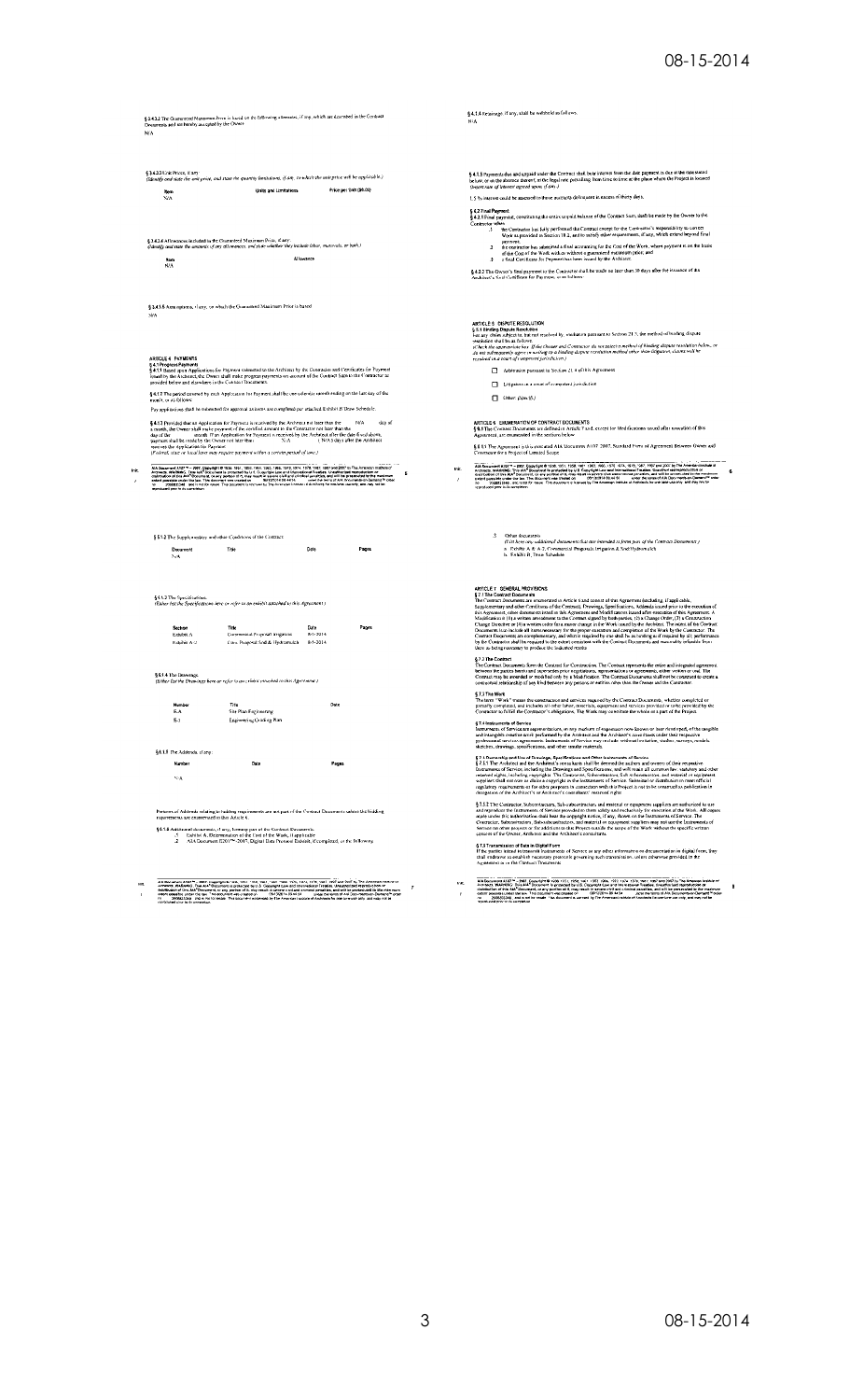$10$ 

## ARTICLE & IOWNER<br>§ 8.1 Information and Services Required of the Owner<br>§ 8.1.1 The Owner shall furnish all necessary surveys and a legal description of the site.

§ 1.1.2 The Courtetor shall be ensited to rely on the accuracy of information furnished by the Owner but shall exercise<br>Proper precisations relating to the safe performance of the Work.

§81.3 Except for permits and fees that are the responsibility of the Contractor under the Contract Documents, including<br>those required under Section 9.6.1, the Choner shall secure and pay for other necessary approvals, exc

changes in extraing pressure.<br>
§ 1 October 19 Bight to Stop the Work<br>
If the Contractic facts to convert West in succeedance with the couplierments of the Contract Ducturents.<br>
If the Contractic facts to convert West in ac

§ 8.3 Demet's Right to Carry Out the Work<br>If the Commutation is realisticated to compute the control of the control of the Contract Documents, and finite within<br>If the Commutation of international control on the Control to

ARTICLE 9 CONTRACTOR<br>§§11 Berien of Contract Oceanests and Field Conditions by Contractor<br>§§11 Execution of the Contract by the Contractor is a representation state the Contractor has vested the site, become<br>generally funn

with requirements of the Context Decument<br>any the Contexts while below are ingrede particle with the Context and the<br>discussion of the Violent Context Decumentary are completed by the<br>context of the Violent Context Decume

**5 SAA The Concustor** is not required to ascertain that the Contract Findmentis are in accordance with applicable tame.<br>Saturies, ordinances, codes, rules and regulations, or lawful créers of public audiomize, but the Cont

etionmation in such clients as the suctions. Into yourselves the Contractor's best skill and attention. The<br>§ 8.1 Supervision and Construction Procedures<br>© 8.1 The Contractor shall supervise and direct one constraints mean

§ \$2.2 The Contractor shall be responsible to the Owner for acts and omissions of the Contractor's employees,<br>Subcontractors and their agents and employees, and other persons or embites performing portions of the Work for

## AAL Decument ARD \*\* - 2007, Copy and & 1336, 1561, 1572, 1587, 1592, 1592, 1597, 1597, 1597, 1597, 2007 The American Institute of<br>Actionals, ARSBND, Dist. ARC Decomposity in profits of the Copyright and astronomial Health

submating Shop Dewwage, Product Data, Samples and sixular submittals, the Contractor represents to the Owner and<br>Authinest that the Constant has (1) reviewed and approved them: (2) determined and versified materials, finds

\$9.9.2 Shop Drawines, Product Data, Samples and similar submittely are not Congast Documents.

§ 8.10 Use of Site<br>The Contractor shall cunfine operations at the site to areas permiced by applicable laws, statutes, ordinances, codes,<br>rules and regulations, lawful orders of public authorities, and the Contract Documen

§ 9.11 Cutting and Patching<br>The Contractor shall be responsible fite curting, fitting or patching required to complete the Work in to make its parts fit

§ 9.12 Cleaning Up<br>The Commactor shall keep the premises and surrounding area free from accumulation of waite materials or rubbish<br>caused by generations under the Cuatract-Accompletion of the Wink, the Commerce shall remov

ruinage, me contenents to and, contracted equipment, machines and surprise metalls and an one of respect to the Contenent of the Contenent of the Contenent of the Contenent of the Contenent of the Contenent of the Contene

....<br>§ 9.14 Access to Work<br>The Contractor shall provide the Owner and Architect access to the Work in preparation and progress

The Concession and power and the different state of the concept of the state of the state of the concept of the state of the state of the state of the state of the state of the state of the state of the state of the state

 $\S$ 1522 In chairm against any person or entry indemotied under this Section 9.15 by an employee of the Contractor<br>Subcontractor, anyone directly or indicently entrying they them on anyone for whose acts day; may be liable

ARTICLE 10 ARCHITECT<br>§ 13 The Acchitect will provide admissionation of the Contract and will be an Owner's representative during<br>ontarraction, and the date the Architect source the final Centricate for Psyment. The Archite

 $\S$  19.2 The Architect will vial the site of intervals appropriate to the stage of the construction to become generally familiar and the state of the state of the state of the state of the state of the state of the state  $\overline{11}$  §931 abor and Materials<br>§931. Unless otherwise provided in the Contract Documents, the Contractor shall provide and pay for labor, materials<br>equipment, tools, construction equipment and machinery, water, heat, selfline, tr

§ 8.3.2 The Compactor shall enforce strict discipline and good order among the Contractor's employees and other<br>persons carrying out the Work. The Contractor shall not permit employment of unfit persons or persons not skil

§ 9.3.3 The Contractor may make a substitution only with the consent of the Owner, after evaluation by the Architect<br>and in accordance with a Modification.

mun accounting worse involvemental Accident due muterials and exponent furnished under the Contract will be<br>The Concentive worse to the Contract Decomposition and intervent in the Contract of the Contractor for<br>the Concent

§ 9.5 Taxes<br>The Contractor shall pay cales, consumer, use and other similar taxes this we legally ensered when bids are received or<br>meanslations concluded, whether or not yet effective or merely scheduled to go into effect

§ 9.6 Permits, Fees, Notices, and Compliance with Laws<br>§ 9.8 Permits, Fees, Notices, and Compliance with Laws<br>permit at well as other permits, fees, licenses and moreotient by government agencies recessary for proper execu

and the computer of the computer of the computer of the computer of the computer of the computer of the comput<br>And I are computed to a state of the state of the computer of the computer of the states, independently contain

§ 3 7 Allowances<br>The Countainty distribution in the Contract Siem all Allowances stated in the Context Decembent. The Owner stat<br>costs to the Contextor of materials and couplement delivered at the tile with all required se

§ 8.8 Contractor's Construction Schedules<br>To 8. In The Contemporary Construction of the Constant, and I prepare and submit for the Osman's and<br>narrative different confused Documents, shall be revised at appropriate interva

§9.8.2 The Contractor shall perform the Work in general accordance with the most recent schedule submitted to the<br>Owner and Architect

§ 8.9 Submittis<br>
§ 8.9 Submittis<br>
§ 8.9 Submittis<br>
Quadright Transformation and the complete and demistrated materials required by the Contract Decements in conditions with the<br>
Contract University Records and the submitte

being performed in a manner indicating that the Work, when fully exceptened, will be in a conducte with the Contract<br>Discussions (fowerer, the exchange will have be regioned to make extractive or constance) on one mapediat

since these are tolely the Contractor's rights and responsibilizes under the Contract Documents.<br>Splid On the haster filter since the Accident will keep the Owent reasonably infromed about the progress and<br>quality of the

§ 10.4 Based on the Architect's evaluations of the Work and of the Contractor's Applications for Payment, the Architect<br>will review and certify the aniounts due the Contractor and will losse Certificates for Payment in suc § 10.5 The Architect has authority to reject Work that does not conform to the Contract Documents and to require<br>imprection in testing of the Work.

g 10.6 The Architect will review and approve or take subcr appropriate action upon the Contracter's submittab, such as<br>Shup Drawings, Poodust Data and Samples, but only for the limited purpose of checking for conformance w

encomments and the statement and decide namers concerning performance under, and requirements of, the Contrast<br>Documents on written request of riche of the Owner or Concerning performance under make milital decreases on al

§ 10.8 The Architect's decisions on matters relating to acsthotic effect will be final if consistent with the uttent expressed<br>in the Contract Documents § 10.9 Direct, responsibilities and limitations of authority of the Architect as set forth in the Coult art Documents that<br>not be restricted, modified or extended without written consent of the Owner, Contractor and Archit

ARTICLE 11 - SUBCONTRACTORS<br>§ 11.1 A Subcontracter is a person withinly who has a direct contract with the Contractor to perform a portem of the<br>Work at the site

What is the use of the content of the Content Dimoments of the bidding explicions of the Contenter is a soon as<br>a fit of the content of the Content chall formed in while professional content of the content of the School a

§ 11.3 Contracts between the Contractor and Subcommeters shall (1) require each Subcommeter, in the annual of the<br>West to be performed by the Subcommetry, the behand to the Contractor by the time of the basin fits adding o

MA Distinction 4-107 × 2000 Company of 2001 (100 × 100 × 100 × 100 × 100 × 100 × 100 × 100 × 100 × 100 × 100 × 100 × 100 × 100 × 100 × 100 × 100 × 100 × 100 × 100 × 100 × 100 × 100 × 100 × 100 × 100 × 100 × 100 × 100 × 100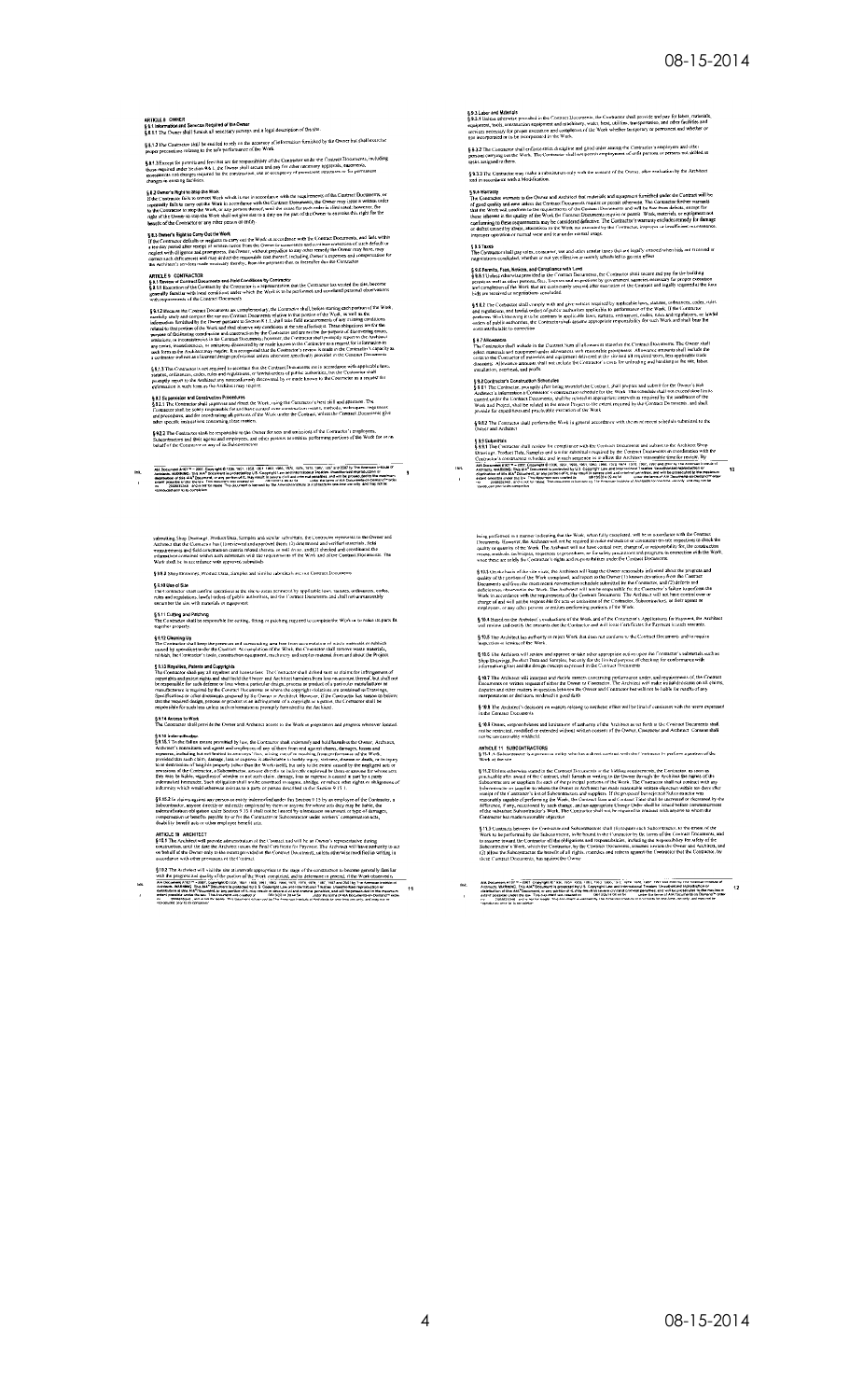ARTICLE 12 CONSTRUCTION BY OWNER OR BY SEPARATE CONTRACTORS<br>5121. The Conserve serves are injuring profession construction or operations select to the Project with the Conner's community forces in the Conserved Conserved C

§ 122 The Compactor shall affind the Owner and separate contractors reasonable apportunity for introduction and<br>storage of their materials and equipment and performance of their activities, and shall contrets and coordinat

§ 12.3 The Owner shall be rembursed by the Contractor for costs incurred by the Owner which are payable to a reparational contractor of delays, improperty timed activities of delays, improperty timed activities of delays,

damage to the wear we weaken.<br>
AFTELE 13 CHAMBES Microsoft and the Work may be accomplished after execution of the Contract. The STALE 13 appropriate Modification, changes to the Wick work within the general scope of the C

 $\S$  12.2 Adgraments in the Contract Sum and Contract Time response from a state per mixed botall be determined by<br>mutual agreement of the partners of mixed Contract Time response Contract in the Social Automate and Social

§ 13.3 The Architect will have substrop to order motor changes in the Work not involving adjustment in the Costner.<br>Stan or extension of the Contract Time and out increasions with the intert of the Contract Documents. Such

where others premptly<br>6 14 Mi Countain Krushawan physical conditions are encountered at the site dial differentiably from these indicated<br>in the Countain Decuments of from those conditions ordinarily found to exist. Bet Co

ARTICLE 14 TIME<br>§14 Time limits stated in the Conzul, Documents are of the essence of the Contract. By executing the Agreen<br>Contractor confirms that the Contract. Firme is a rearmable period for performing the Work

g 14.2 Chiest otherwise provided, Contract Time is the period of time, including authorized adjustments, allotted in the<br>Contract Decuments for Substantial Completion of the Work. e term "day" as used in the Contract Documents shall mean calendar day unless otherwise specifically defined

§ 14.4 The date of Substantial Completion is the date cortified by the Architect in accordance with Section 15 4.3. y year and control substitution in the differential by the Architect in accordance with Section 15 4.3.<br>
§ 148 f for Contactor is delayed at any time on the connection method with the World y changes redered in the<br>
North

the completed for the unpaid balance of the Curitaet Sum; A reasonable evidence that the Werk causati be complished for the turpud balance of the Contract Sum,<br> $5 -$  changes to the Contract Support contraction, and the completed within the Contract Time and that the unpud<br> $\delta$  re

g 1524 When the above reasons for wotkholding certification are censored, certification will be made for anyonis<br>previously withheld.

provides) without the system of the subsequences, no later than owen days after needpt of payment, the amount to<br>§ 16.3.1 The Converse shall bay each Subcomments, no later than owen days after needpt of payment to the Conv

§ 15.3.2 Noidrer the Owner nor, Architect shall have an obligation to pay or see to the payment of muney to a<br>Subsonization except as may otherwise be required by law § 1533 A Certificate for Payment, a progress payment, or partial or entire use or occupancy of the Project by the Owner<br>shall not contribute sceeptance of Work not in accuratione with the Compact Documents.

§ 154 Substantial Completion<br>§ 1541 Substancial Completion is the stage in the progress of the Work when the Work or designated purtion thereof is<br>sufficiently complete in accordance with the Contract Discurrents on that t

§ 1842 When the Contractor emoders that the Work, or a pertion thereof which the Owiec agrees to sceept separately<br>is substantially complete, the Contractor alial prepare and submit to the Architect a comprehensive list of

an consistent to compute all Work in accordance with the Contract Documents<br>of the consistent of the Contract of the Architect with the last particular distance of the Contract of the Contract of the Contract of the Contra

§ 15.44 The Centinate of Substantial Completion stall be submitted to the Owner and Controque for their winten<br>acceptance of responsibilities assigned to them in such Centificate. Unen substanceptonce and consent of surety

algostol for World in a successfully of the constraints with the requirements of the Constant Excellence of 15 S. In the Constant of the Constant of the Constant of the Constant of the Constant of the Constant of the Cons

§ 155.2 Final payment shall not because due until the Contractor has delivered to the Elvinter a complete release of all<br>liens arriving out of this Contract or receipts in full covering all fabor, materials and equipment

whole or in part as provided in Section 15.2.)<br>While or in part as provided in Section 15.2.)<br>Spin and the straighter contained and the straighter of the part of the straight of the straight of the straighter contained on for what purpose the Contractor has tast monographical constraints of the Contractor of the Contractor<br>
System of the Advisory respectively. Paid on account of the Contractor<br>
protective in the following contractor of the

ARTICLE 15 PAYMENTS AND COMPLETION<br>§ 151. Applications for Popments<br>§ 151. Applications for Popments is based on a Stipulated Sum or the Cost of the Work with a Charanteed Maximum Prince,<br>§ 151. It When the Contract is bas

 $\mathfrak{g}_1$  5.1.2 Was exact a construction of the system of the Contract Som is build upon the Cost of the Week, or the Cost of the Week, or the Cost of the Week, or the Cost of the Week or the Cost of the Week or the Cost

 $\S$  15.1.3 Payments shall be made on account of materials and equipment delivered and suitably stored at the site is<br>subsequent incorporation in the Work II approved in advance by the Owner, payment may similarly be made

§ 18.1.4 The Contractor sourcests that take to all Work covered by an Application for Psyraest will puts to the Owner rou<br>late than the time of expresses The Coeferator further were not that apparented the an Appleation fo

§ 152 Continuants for Payment<br>§ 152.1. The Archivect will, which weren days after receipt of the Contractor's Applications for Payment, either issue to<br>the Owene a Ceruficate for Payment, with a copy to the Contractor, for

after payments are made, the Contractor shall refind to the Owner all money that the Owner may be compelled to pay<br>in discharging such heri, including costs and reacouthle attorneys' (fee:

 $\S$  15.5.3. The making of final psyment shall constructs a veloce of claims by the Owner except those arising from .1 Firm, claims, security interests or encombrances arising out of the Contract and interesting.  $\lambda$  hast

§ 15.5.4 Acceptance of final payment by the Contractor, a Subcontractor or material supplier shall constitute a waiver of<br>claims by that payse except throe previously mude in writing and identified by that payer is unsettl

That Applementa our symmetry.<br> **ARPICE 15. PROTECTION OF PERSONS AND PROPERTY**<br> **SERVICE 15. REDUCE TON OF PERSONS AND PROPERTY**<br> **The Contraction with the performance of the Contraction particle in the Contraction and De** 

The Containers shall couply with and give notices required by applicable laws, assumes, on<br>theater, code, miles and formulations of plots, and<br>containers provided a more of the contract of plots and containers of<br>the cont

Contractor are to additional terms to consider a companion winning in the Contract Distribution of the Contract Distribution of the Contract Distribution of the Contract Party of the Contract Party of the Contract Party o

§ 16.2.2 To de failest extent permitted by law, die Oward stall indemnity and hold harmless the Couraction.<br>Sakeschreiders, Acchied, Acchied Constantina and agents and employees of any of them form indigense is loss and e

§ 18.2.3 If, without negligence on the part of the Contractor, the Contractor is held liable by a government agency for the<br>cost of cented/situe of a hazardous matterial or substance solely by reason of performing. Work as

Rei Spoweret A1979 – 2001, Georgin 6, 1016, 1911, 1981, 1981, 1992, 1993, 1992, 1993, 1997 priz Strolland in B<br>Activistics Wikihing This AM, Document is entered by US. Copyright Law and termindest implemented representati<br>

08-15-2014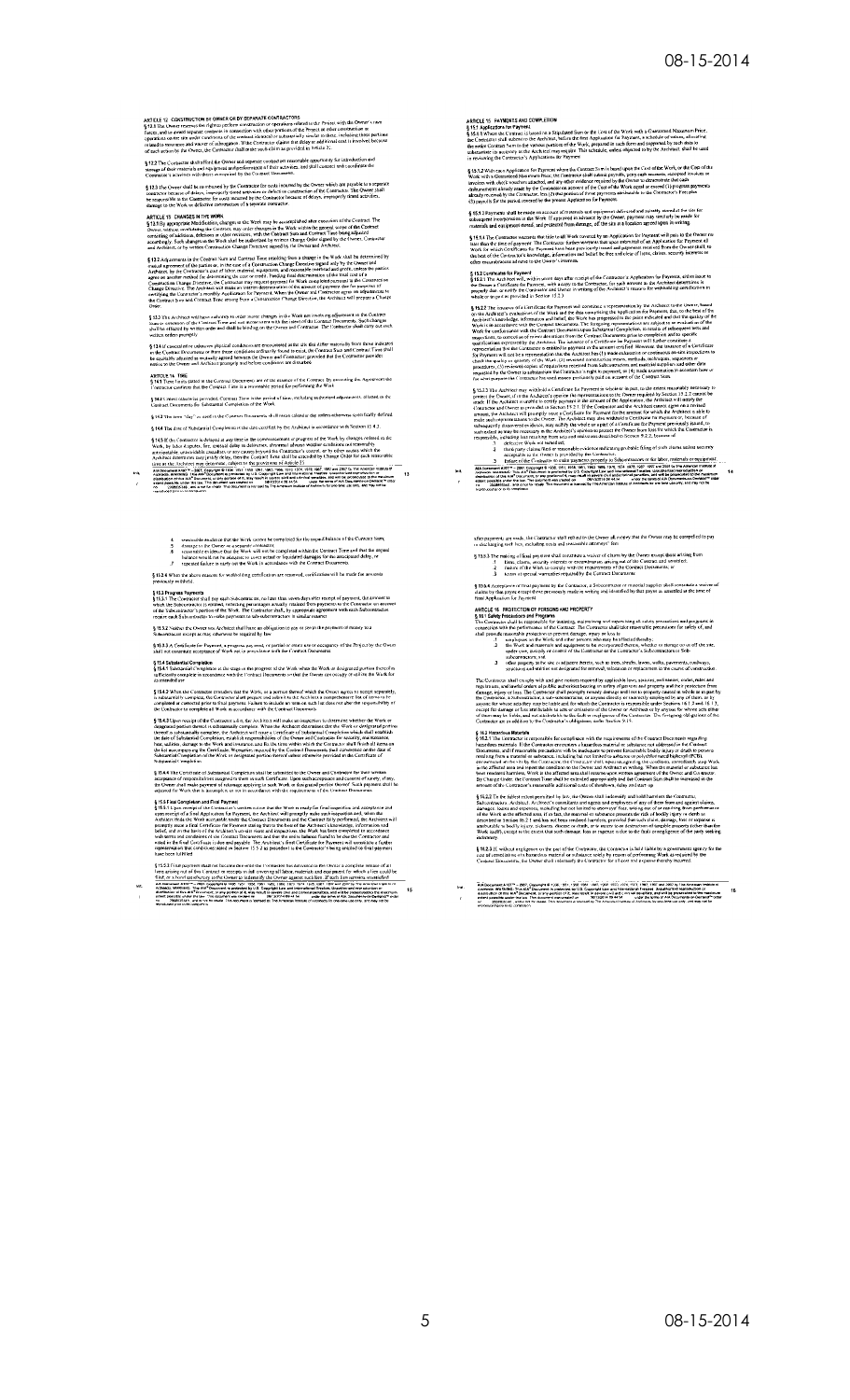ARTICLE 17 INSURANCE AND BOKKO *semantial* in a company or companies lawfully authorized in the business \$17.1 The Contractor Mail partner for protection from claim under weakers' componenties in the protection residentia

§ 17.2 Owner's Liability insurance<br>The Owner shall be responsible for purchasing and maintaining the Owner's usual liability insurance The Contract same consideration of the matter of the Contract same comparison of the SMS (113). The Contract same consideration of the SMS (113) and the Matter of the SMS (113) and the Matter of the SMS (113) and the Matt

-<br>§ 17.3.2 The Owner shall file a rospy of each policy with the Contractor before an exposure to hast may necur-Each<br>rolley shall contain a provision that the policy will not be canceled to allowed to expire, and that its

results, and it is used out and to provide the same of the same of the system of the system of the system of the system of the system of the system of the system of the system of the system of the system of the system of § 17.34 A less insured under the Owner's property insurance shall be acjusted by the Owner as fideology and made<br>payable to the Owner as fideology for the insurance, as their interests may appear, stilpest to requirements

AM Deciment AND <sup>21</sup> = 2007. Copyright 0 1508, 1951, 1963, 1972, 1985, 1970, 1971, 1978, 1977, 1973 and 200 by The American Institute of the American Institute of the American Institute of the American Institute of the Ame

§ 18 A Commenterined of Stationy Limitation Period<br>11 Meter - A Constant Constant Period Comment of History and exacts of action, whether in contract, tert, bre<br>18 detectives, agreem the constant progress within the period

and cases of a shown not commencation in Science with this Section 1974.<br>ARTICLE 20 TERMINATION OF THE COMTRACT<br>SAR I Termination by the Contractor<br>of the Architect Gib to certify payment as provided in Section 15.2.1 for

termination, and domates:<br> **§ 32.7** lembation by the Owean For Cases<br> **§ 32.21 lembation by the Owean For Cases** of Following the Conductive<br>  $\frac{3}{4}$ <br> **§ 32.1 lembation of the Context and the Conductive Conductive Condu** 

§ 20.22 When any of the above require cation, the Chonet upon certification by the Architect that antificant cause exots and the context of the context of the context of the context of the context of the context of the co

§ 20.2.3 When the Owner terminates the Contract for one of the reasons stated in Section 20.2.1, the Contra<br>be emitted to receive fluther psyment until the Work is finished.

C 802-4 If the urganist balance of the Contract Sum recession of the finaliting the Work, including compensation for the \$202-4 If the comparison of the comparison of the Contract Summer of the Contract Contract Contract C

The Sammarian of the Contemporary of the Contemporary of the Contemporary and the Contemporary of the Contemporary of the Contemporary of the Contemporary of the Contemporary of the Contemporary of the Contemporary of the

ARTICLE 21 CLAMB AND DISPUTES<br>21 Common disputation in the activity of the state of the state of the context, encloding their state of the<br>4 Common disputation and Acchient but enclosing floor articles problem in 2.3 shall

§ 21.2 If a claim, dispute or other matter in question relates to or is the subject of a mechanic's lien, the psety asserting<br>such matter may proceed in accordance with applicable law to comply with the lien notice or fili

System that may proceed in a constant of the information of the film of the matter in the constant of the constant of the constant of the constant of the constant of the constant of the constant of the constant of the con

§ 17.4 Performance Bond and Payment Bond<br>§ 17.4.1 The Owner shall have the right on require the Contractor to furnish bonds covering faithful performance of the<br>Contract and payment of nhingstions arising thereunder as sti

§ 17.4.2 Upon the request of any person or entity appearing to be a potential beneficiary of bonds covering payment of<br>obligations arising under the Contract the Contractor shall promptly furnish a copy of the bonds or sha

copy to construct the CORRECTION OF WORK<br>S. The Communication of the CORRECTION of the Construction of the Construction of the requirements of the<br>S. The Communication of the Communication of the Construction of the Constr

expense, mass componsable ander Section A2.7.3 in Eshibit A, Determination of the Cos of the Work<br>
§ 18.2 in addition to the Comparary soligations under Section 9.4, it with now year after the size of Solutionial<br>
complet

§ 18.3 If the Contractor fails to correct innocmforming Work within a reasonable lime, the Owner may correct it in<br>eccordance with Steman 8.3

§ 18.4 The energies period for correction of Work shall be extended with respect to portions of Work first performed<br>after Substantial Completion by the policid of time henveco Substantial Completion and the actual complet § 18,5 The one-year period for correction of Work shall not be extended by corrective Work performed by the<br>Contractor porsuant to this Article 18

Vancia on potential such a structure and provides the method of the strength of the strength and the Christman<br>SEC 14 and provides the Contrast and assign the Contrast without written consent of the offer, exemptibal the O

§ 19-2 Governing Law<br>The Contract Mail lite governed by the law of the place where the Project is located, except, that if the parties have<br>selected arbitration as the method of binding dispute resolution, the Federal Arbi

Section and the methods of points of the Work required by the Contract Decembent of by applicable laws.<br>
Section and the system of the Work required by the Contract Decembent of the system of the system of the system of th

AM Document A1977 - 2007. Copyright B 1958-1951. 1994. 1995. 1995. 1996, 1997, 1997, 1997, 1997 and 2003 to The American Institute of<br>Accression Private C. The AM Document of any technical for U.S. Copyright Lee and Intern

request may be made concurrently with the binding dispute resolution but, in such event, mediation shall proceed is<br>advance of busing dispute resolution proceedings, which and the saysof persimps measured for a person arbi

acheause or take powers they estimated as the medical for busing depths excellent the dependent, any change system of the control of the system of the system of the system of the system of the system of the system of the

§ 21.5 Either party, at its sole discretors, may consolidate an arbitration conducted under this Agreement with my other<br>arbitration to which it is a party provided that i () the arbitration agreement ing oranomia the orie

annumental supervisor and process the process of the state of the state of the state of the state of the state of the state of the state of the state of the state of the state of the state of the state of the state of the

§ 21.7 The freegoing agreement to arbitrate and other agreements to arbitrate with an additional person or entity duly<br>conserved to by partice to the Agreement shall be specifically enforceable under applicable law in any

§ 21.8 Claims for Consequential Damages<br>The Contractor and Owner waive claims sguinst each other for consequential dumages arising out of or relating to this et. This invisible includes<br>  $\therefore$   $\therefore$   $\therefore$  damages incurred by the Chomer for tendal expenses, for locates of set, income, profit, financing, business<br>  $\therefore$   $\therefore$  damages incurred by the Contrastic organization compl

This mutual waiver is applicable, without luvitation, to all consequential damages due to either party's termination in<br>accordance with Article 20 Nothers constituted in this Section 21.8 shall be deemed to preclude an awa

| This Agreement entered into as of the day and year first written above |                                                                                   |
|------------------------------------------------------------------------|-----------------------------------------------------------------------------------|
| <b>OWNER (Signature)</b>                                               | CONTRACTOR (Signature)                                                            |
| in Loik Winkler County Judge.<br>:Protect name and title.              | Steve Sparks (Prosident of Aquatic Recreational Inc.)<br>(Printed name and title) |

Als December AND W-1997, Copyright 6 1998, 1991, 1996, 1996, 1996, 1997, 1997, 1997, 1997, 200, 200 p. 199 American Lindson of<br>distribution of the ALA December of any pother of a they would be a manufactured by any other p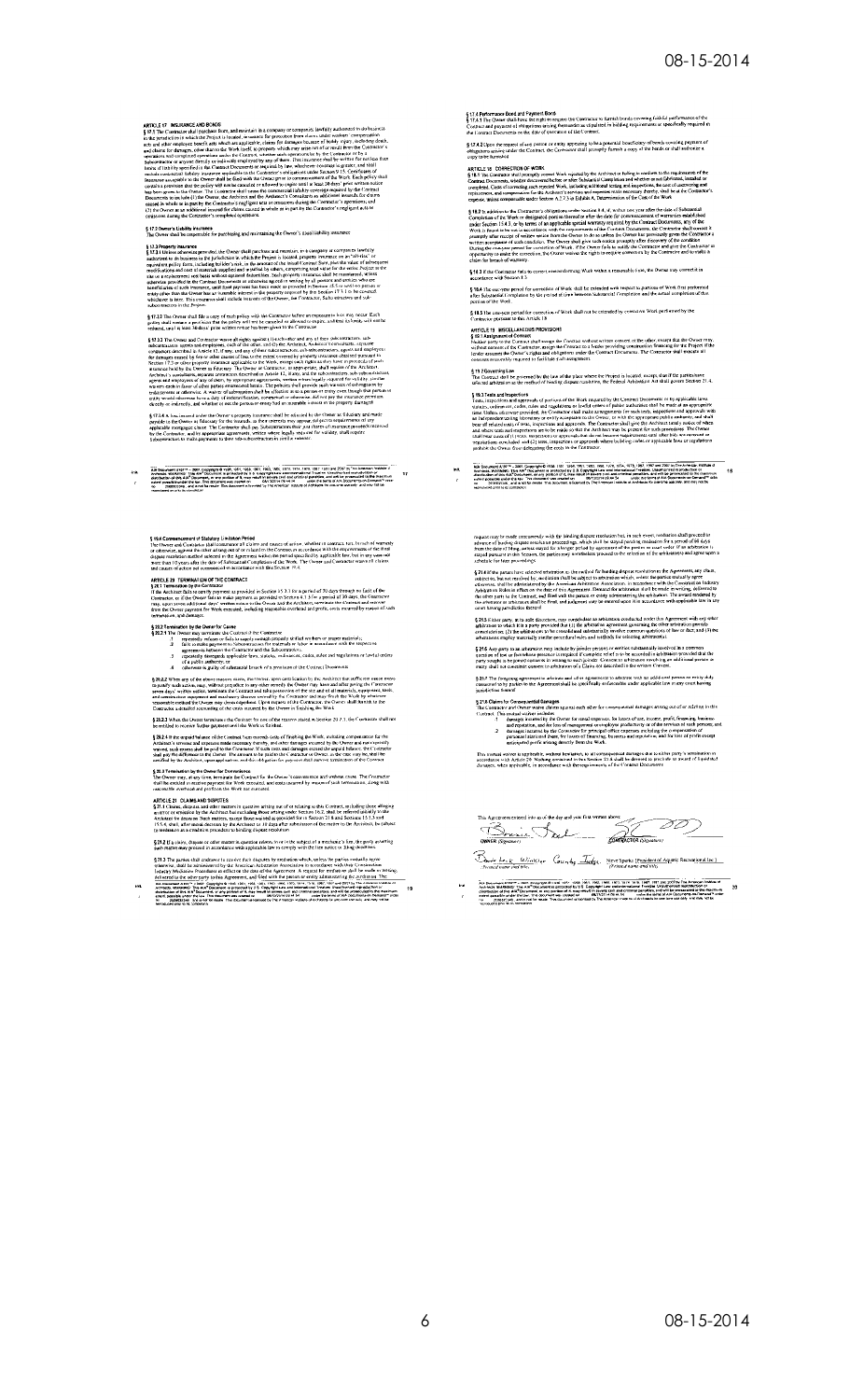$\overline{2}$ 

## ®  $\mathbf{A}$   $\mathbf{A}$  Document A107" - 2007 Exhibit A

Determination of the Cost of the Work

for the following PROJECT:<br>*(Name, location and brief description)*<br>Kermit Park Ball Fields PH V Part II Irrigation & Cirass

| an attorney is telcouraged with<br>respect to its completion or |              | This document has important legal<br>consequences Consultation with |
|-----------------------------------------------------------------|--------------|---------------------------------------------------------------------|
|                                                                 |              |                                                                     |
|                                                                 |              |                                                                     |
|                                                                 | modification |                                                                     |
|                                                                 |              |                                                                     |
|                                                                 |              |                                                                     |
|                                                                 |              |                                                                     |
|                                                                 |              |                                                                     |

THE OWNER:<br>(Name, logal status, address and other information)<br>Winkler County Texas: c/o Judge Bannie Lock & County Cinsts. i Drawer V<br>mne - TX 79745

**AE CONTRACTOR:**<br>Wome, *Engel status, address and other toformations*<br>iquatic Recreational Inc.: c/o Steve Sparks, President<br>684 Adeian Way<br>Nazo, T.X 751224

THE ARCHITECT:<br>(Name, legal stoux, address and other information)<br>Bannister Engineering, J.J.C. c/o Jason Bannister<br>1696 Country Club Dr<br>Manafield, TX 76963

ARTICLE A 1. CONTROL ESTIMATE<br>
TAXI VA PROGRESS CONTROL ESTIMATE CON CONTROL PROGRESS CONTROL CONTROL CONTROL CONTROL AND THE PROGRESS CONTROL CONTROL CONTROL CONTROL CONTROL CONTROL CONTROL CONTROL CONTROL CONTROL CONTRO

# AAL Depressi A138 \*\* - 2002 Copyright & 1324, 181 \* 1918, 1960, 1970, 1970, 1971, 1987, 1997, 1997 209 2007 by The American Prototel of<br>Advistment of Microsoft Disk Albertami is possible to the Copyright Law and interactio

§ A.2.2.3 Wages and saluries of the Contractor's supervasey or islminiatively personnel engaged at factories, wurldhops<br>or on the road, in a poetiling dre production or transportation of materials or equipment required for

To the symmetry of the company of the Contractor for Laucs, Instance, controllions, assessments and benefits required<br>By Law or collective bargaining agreements and for protoined not avered by such agreements, customary he

§ A.2.2.5 Bonases, profit sharing, incentive compensation and any other discretionary payments paid to anyme hired by<br>Die Contractor or paid to any Subcontractor or vendor, with the Owner's prior approval. § A.2.3 Subcontract Costs<br>Payments made by the Contractor to Subcontraction in accordance with the requirements of their subcontracts.

**SA24 Goats of Malerian and Convenience** in a successive with the requerements of their subcontract<br>\$A244 Goats of Maleria and Equipment Incorporated in the Compteted Construction<br>the completed construction.

the completed continues<br>The AZ Centre of materials described in the procedure Section A 2.4.1 in excess of bost weaklify installed to allow<br>the Work of a nite downstrained cores materials, if any shirt become the Diviner's

castical de la Colombia sa definidario from the Cost of the Vers.<br> **SASS Costa of Other Multiple and Equipment**, Temporary Feedlines and Retired lines<br> **SASS Costa of Other Multiple and Equipment**, Independent and the Uni

§A.2.5.2 Rental charges for temporary facilities, machinery, capiraters and load tools not customarily owned by<br>construction winkers that are providel by the Contractor at the size and cost of transportation, includione, m 5A.25.3 Costs of removal of debris from the site of the Work and its proper and legal dismosal

§ A.2.3.4 Costs of document reproductions, factimale transmissions and long-distance tolephone calls, portage and<br>parcel delivery charges, telephone service of the site and reasonable perty cash expenses of the site office § A.2.5.5 Costs of materials and equipment suitably stored off the site at a mutually acceptable location, with the<br>Owner's prior approval

§ A.2.6 Miccellaneous Costs<br>§ A.2.8.1 Permiums for this potnon of insurance and homis required by the Contract Decembers that can be directly<br>intributed to the Couloust Self-meanwes for either full or partial answerts of t § A2 8.2 Sales, use or similar toxes imposed by a governmental authority that are related to the Work and for which the<br>Contractor is liable.

§ A.2.8.3 Fees and assessments for the building permit and for other permits, boewses and inspectious for which the<br>Contractor is required by the Contract Documents to pay

eta boomeeta taarre 1990 Gopwiet 8 (93), 1931, 1931 hot 1943 hot 1952, 1974 hot 1992, 1992 wa Strits presidente autorist<br>Autokoa, Mariaka, Die ja Nikolaanse appealist by D. Copyright as an interessed from Characterist pres

- 
- **5.4.12** The Content is hadronic team of the Article 6 of the Agreement, including all Addenda therets and the<br>
1. One documents ansumed of the Article 6 of the Agreement, including all Addenda therets and the<br>
2. Conclud

6. Al. 3 The Contractor what meet with the Comparator of antique service disc Control Estimate. In the event that the 6. All incomparations of the Contractor of the Contractor of the Contractor of the Contractor of the Con

SA.14 To the cocon that the Drawings and Specifications are anticipated to require further development by the<br>Achilect, the Contention Bull previde in the Content) Estimate for each further development constants with the<br>C

§ A.1.4 The Contractor shall develop and implement a detailed system of eval control that will provide the Owner and<br>Architect with institute information as to the anticipated total Cost of the Wedt. The control order may r symmetries at 2005 TO DE REMOURSED.<br>ARTICLE A 2 - COSTS TO DE REMOURSED.<br>6 A21 Cost of the New York Che Work shall mean const necessarily ancurred by the Contractor in the proper performance<br>of the Work, Such costs what

§ A.2.1.2 Where any evat is subject to the Owner's prior approval, the Contractor shall obtain this approval prior to<br>incurring the cost. The parties shall endeaves to identify any such costs prior to executing the Agreeme

§ A 2.2 Libor Costs<br>§ A 2.2.1 Wage in construction workers directly employed by the Contractor to porform the construction of the Work at<br>the site of , with the Owner's prior approval, at off-site workshops.<br>§ A 2.2.2 Wag

Status (full-time/part-time) Rate (\$0.00) Rate (unit of time) Person Included

§ A.2.6.4 Fees of laboratories for tests required by the Cutatact Divisionens, except those related to disfective or<br>nonconterming Work for which reinbursement is gestrated by Article 18 of the Agreement or by other provis

**6.4.16.3** Royaldies and licemes lice, point for the tots of a particular deterge, process or product required by the Condox Condox Condox conditions of the conduction of particular conditions of the conduction of the con § A.2.8 6 Costs for electronic equipment and software, directly related to the Work with the Owner's prior approval. § A.2.87 Deposits for a common every mean some way was one any retated to the Work with the Owner's prior approval.<br>The Contract Decisions for earness other than the Contractor's negligence or failure to failil is specific

§ A.2.8.8 Legal, mediation and arbitration cests, including attorneys' fees, other than those anoing from disputes between<br>the Owner and Cootheast, resconsibly inclured by the Corunation after the execution of this Agreeme

§ A.2.8.9 Subject to the Owner's prior approval, expenses incurred in accordance with the Contractor's standard writter<br>personnel policy for relocation and temporary living ellowances of the Contractor's personnel required  $\S$  A.2.5.18 That portion of the reasonable expenses of the Contractor's supervisory or administrative personnel in which are set of the second in

§ A.2.7 Other Costs and Emergencies<br>§ A.2.7.1 Other costs inturred in the performance of the Work it, and to the extent, approved in advance in writing by<br>the Chronic Costs inturred in the performance of the Work it, and t

§ A.2.1.2 (losts incurred in taking action to prevent threatened damage, injury or loss in case of an energency affecting<br>the safety of persons and property.

 $\S$  A.2.7.3 Costs of repulsing or correcting duraged or nonconterning. Work executed by the Crearactor, Subcontractor or suggliers, provided that such damaged or reaccentering Work was not caused by negligence or failure

§ A 2.3 Related Party Transactions<br>A. 2.3 February 2014 (Scales A. 2.3, the term "related party" shall mean a parent, subsidiary, affiliate or other entity<br>complete the contraction of the second contraction and entity in

And the system of the control internal of the system of the system in the Contract and a related party the  $\frac{4}{3}$  A3.0 1 any of the controller system between the Contraction between the controller controller controller

ARTICLE A 3 COSTS NOT TO BE REIMBURSED.<br>  $\frac{2}{3}$ A.31. The constraints the first state in the interference in the Constraint of the Constraints of the Constraints of the Constraints of the Constraints of the Constraints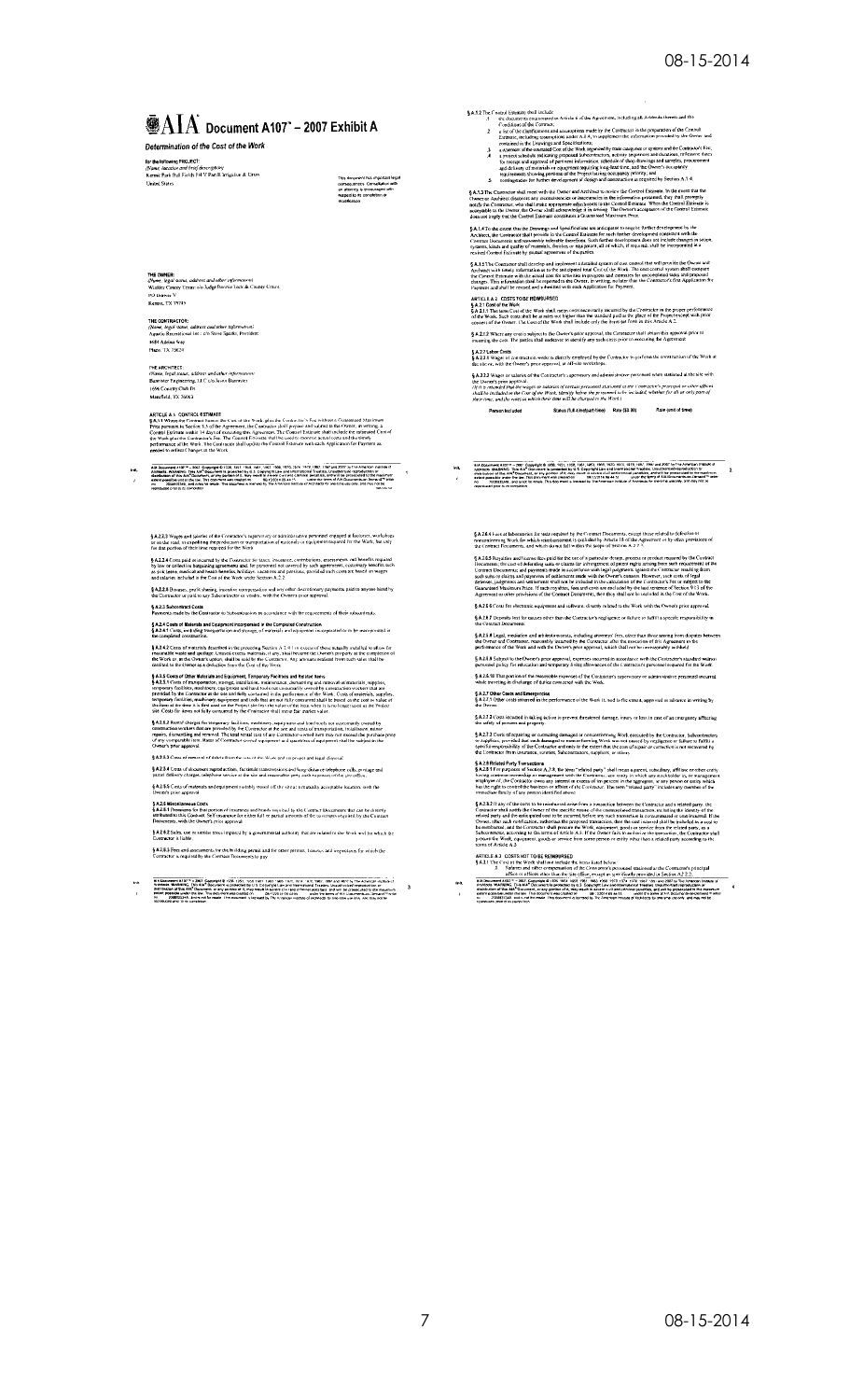- 
- 
- 2 Expresso et the Contactor's principal office and effices onter than the site office:<br>
2 Decretes and general expression complete expression entities in Archivel A.2<br>
The Communication suppression product in the Communic

ARTICLE AA DISCOUNTS, REGATES ARD REFUNDS<br>ARTICLE AA DISCOUNTS, REGATES ARD REFUNDS<br>BAPACE AS discounts obtained on payments music by the Contrastor shall accrue to the Owner it (1) before making the<br>payment, the Coveragne

§ A.4.2 Amounts that accrue to the Owner in accordance with Section A.4.1 shall be credited to the Owner as a<br>deduction from the Cost of the Work

designed from the Cost of the Work<br>  $\Delta$ April C. A. S. SUBCONTRACTS AND OTHER AGREEMENTS<br>
SAA ST Theory potential of the Work dual the Corresponding methods in the Corresponding of the Work may designed<br>
SAA ST Theory pot anouses. In Convention Response to constrained Maximum Prior, and a specific history (1) to recommended to the Overaction Response of the continent of the contraction of the contraction of the contraction of the contracti

sumulations of ones agreement activity register with the person of entity designation that Counter. This Agreement, and<br>§A.E.S. Subjectments or order agreements shall confliction to the expliciative response to this Agreem

with regard to the Subcommistor and to Universe reservoirs with regard on the control of the World and exercise ARTITILE A A ACCOMMINIA RECORDS<br>SARTIFIE A A ACCOMMINIA RECORDS<br>SARTIFIE A CONSULTING RECORDS TO THE CONTROL

§ A.B.Z. When the Contractive believes that all file Work required by the Ayconnem has been fully performed, the<br>Contractor shall delives in the Owner's auditions a final accounting of the Cost of the Work.

Couractor shall delives in the Counter's suddicts a final accurating of the Unit of the New Counter subject by A.S. S. The Counter of the Counter of the Counter of the Counter of the Counter of the Counter of the Counter

 $\overline{\phantom{a}}$ 



 $\begin{tabular}{p{0.85\textwidth}}p{EXSBHT}\textbf{A}-\textbf{COMMERCAL} \textbf{PROPOSAL} \\ \hline $\beta\nu$=COMNTV OF WINKER\\ \textbf{KERMT} \textbf{Y-ARK BAL} \textbf{HEL} \textbf{FELD} \textbf{IMPROVEMENTS} \textbf{PB} \textbf{V}, \textbf{PART H} \\ \textbf{IRRGATION SYSTEM AND PARTS} \end{tabular}$ This proposed tarset on the 30th day of  $\mathbb{N}_0$ ,  $3014$  for the price extinction of a complete respective that the state of the state of the state of the state of the state of the state of the state of the state of the

stallation.<br>Price includes but bond, performance and paym ent bomt - Proposal valid for 60 days **Construction to be performed in accordance with:**<br>International Building Code<br>Mational Plumbing Code<br>National Blumbing Code<br>National Blumbing Code<br>Contractor Health and Safety Plan

Scope of Work to Include:

Complete Icrigation System;<br>
Sprinkler heads Hunter 140 Scries<br>
Rainbird Rotors 5000 Series<br>
Flexire calves 7" Hunter ICV Sand Handler<br>
Hunter reduce pressure valve<br>
Piping, main sch 40, lateral class 200<br>
4" Main line: 2" 4 Maniture, 2 Lateral line<br>
11' Swing Johns<br>
Wire nuts and waterproof connectors:<br>
Wire bases Amede Economy Turf Box<br>
Timer Hunter ICC 12 station indeer<br>
Rain sensor wireless Hunter brand<br>
Labor and services<br>
One year warr Centrifugal Separator;<br>6" Centrifugal separator with S.S. Screen Sand Separator<br>Parts and Labor for all

TOTAL PROPOSAL: 

 $\sim$   $_{\rm H}$ 

Kermit Ball fields Imgation

8/13/2014

98,274

A program The Architect is not responsible for verifying the accuracy of the Contractor's final acc A geometric reasons in an response to "Ville the Work as substantiated by the Contractor's final accounting to be<br>signature to contract the Contractor's final accounts of the Universe contractor's final accounting to be<br>t

 $\frac{2}{3}$ A.5 II, subsequest to feral payment and at the Owner's request, the Computer mean easily in convenient with the correction of delectors or non-conforming work as described in Article A.2, (consider a collection a

# aus Source et 802 ^ - 1993. Concept B. (1995 - 1971 - 1985 - 1986 - 1970 - 1971 - 1976 - 1987 et al 2007 by The Assessment Branch and The Assessment Branch and The Assessment Branch and The Assessment Branch and The Assess

 $\mathbf{r}$ 

Not Included in this proposal:<br>
• Relocation of existing electric if needed.<br>
• Grass costs for area east of maintenance road will be bid separately.

**Included in Proposal:**<br>Bid Bond: The amount of the bond shall be five percent (5%) of the Enal amount of the bid

**Payment & Performance Bond:**<br>The amount of the bond shail be for the full amount  $(00^6\omega)$  of the bid

Commercial Insurance as follows:<br>Limits of General Liability: Limits of General Liability:<br> $$1,000,000$  – Each Occurrence<br> $$2,000,000$  – General Aggregate Limit<br> $$2,000,000$  – Centrals Aggregate Limit<br> $$1,000,000$  – Products / Completed Operati<br> $$1,000,000$  – Advertising / Personal

Automobile Liability<br>Business Auto Liability with limits of \$1.000,000 Combined Single Limit

**Workers Compensation and Employers Liability**<br>Employers Liability Insurance limits of<br>**\$1,000,000 Each Arcidem for bodily lajury by accident and**<br>\$1,000,000 Each Employee for injury by disease.

Kormit Ball fields Imgation

08-15-2014

8/13/2014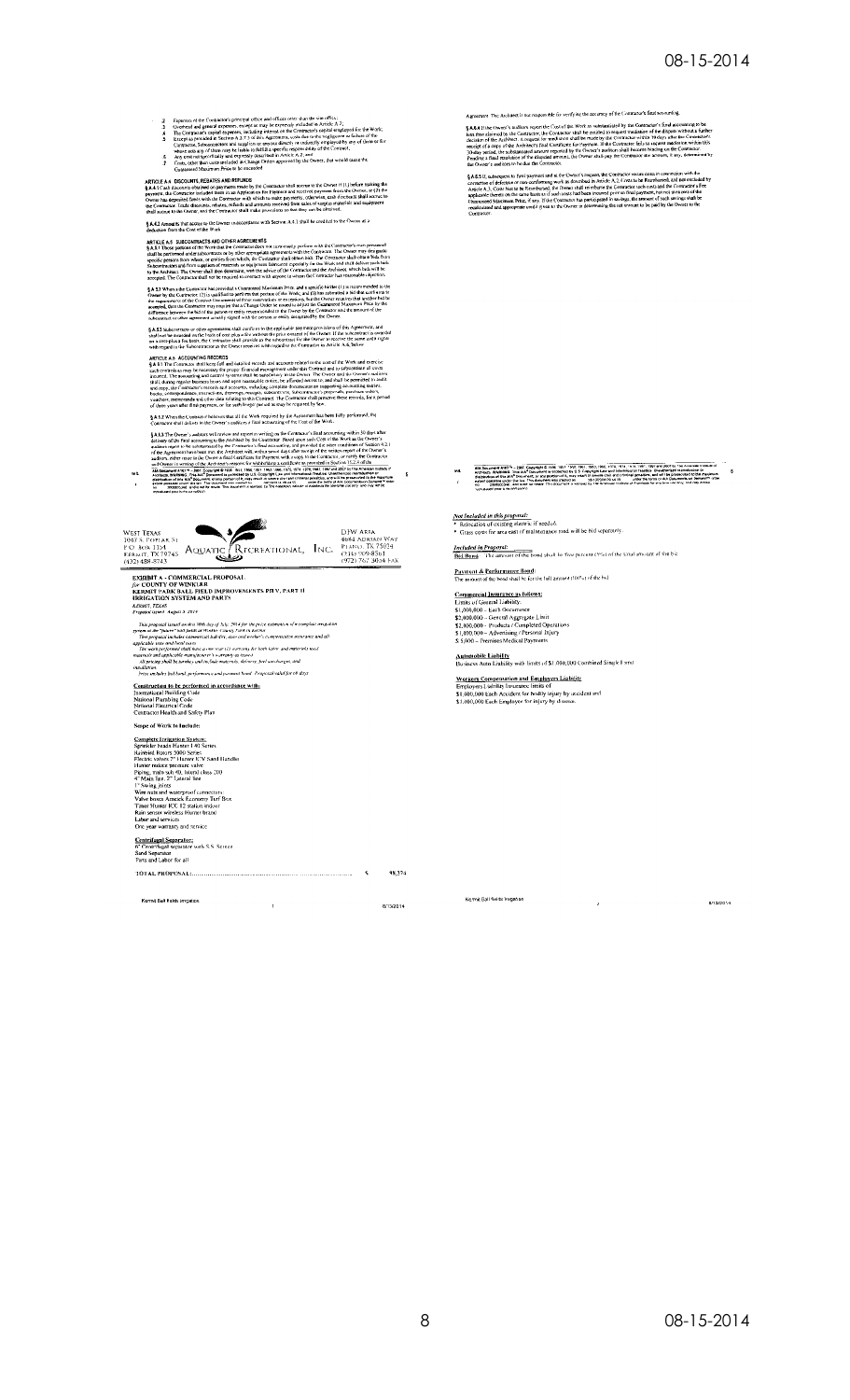| WEST TEXAS<br>1047 S. POPLAR ST.<br>RECREATIONAL INC.<br>P.O. BOX 1154<br>Aquatic <sup>e</sup><br>KERMIT, TX 79745<br>$(43)$ 488 8/43                                                                                                                                                                                                                                                                                                                                                                                                                                                                                                                             | <b>FIFW AREA</b><br>4684 ADRIAN WAY<br>PLANO, TX 75024<br>(214) 909-8561<br>(972) 767-3054 FAX |         |
|-------------------------------------------------------------------------------------------------------------------------------------------------------------------------------------------------------------------------------------------------------------------------------------------------------------------------------------------------------------------------------------------------------------------------------------------------------------------------------------------------------------------------------------------------------------------------------------------------------------------------------------------------------------------|------------------------------------------------------------------------------------------------|---------|
| EXHIBIT A-2, COMMERCIAL PROPOSAL<br>for COUNTY OF WINKLER<br><b>KERMIT PARK BALL FIELD IMPROVEMENTS PH V, PART II</b><br>SOD AND HYDROMULCII<br><b>KERMIT TEXAS</b><br>Proposal Hourd, August 3, 2014                                                                                                                                                                                                                                                                                                                                                                                                                                                             |                                                                                                |         |
| This proposal issued on this 30th dity of July, 2014 for the price estimation of sod and hydromulch<br>at the ballfields and common area at Winkler County Park in Kermit<br>This proposal includes commercal liability, auto and worker's compensation insurance and all<br>annicable state and local tracts<br>The work performed shall have a une year (i) warranty for both labor and materials used<br>moterants and applicable manufacturer's vegeranty as issued<br>All pricing shall be turnlay and include materials, delivery, fuel surchinges, and<br>unstallan on<br>Price includes bid bond, performance and payment bond Proposal valid for 66 days |                                                                                                |         |
| Scope of Work to Include:                                                                                                                                                                                                                                                                                                                                                                                                                                                                                                                                                                                                                                         |                                                                                                |         |
| <b>Baseball Field</b><br>Delivery and installation for green area Berntuda grasss<br>Includes soil preorcoaration<br>Little League Field<br>Delivery and installation for 3 fields of total green arca of                                                                                                                                                                                                                                                                                                                                                                                                                                                         |                                                                                                |         |
| Bermuda grass installed and delivered. Includes soil preparation.                                                                                                                                                                                                                                                                                                                                                                                                                                                                                                                                                                                                 |                                                                                                |         |
| Common Areas Between Fields<br>Hydromalch Bermuda seed, includes paper mulch, Bermuda seed.<br>fertilizer Agua Smart, and Lahor                                                                                                                                                                                                                                                                                                                                                                                                                                                                                                                                   |                                                                                                |         |
| Common Areas Out Side the Fields<br>Hydromalch Bermuda seed, includes paper mulch, Bermuda seed,<br>fertilizer Aqua Smart and Labor                                                                                                                                                                                                                                                                                                                                                                                                                                                                                                                               |                                                                                                |         |
|                                                                                                                                                                                                                                                                                                                                                                                                                                                                                                                                                                                                                                                                   | s                                                                                              | 277.212 |
| Not Included in this proposal:<br>Relocation of existing electric if necessary<br>* Irrigation costs for area cast of maintenance road will be bid separately.                                                                                                                                                                                                                                                                                                                                                                                                                                                                                                    |                                                                                                |         |
|                                                                                                                                                                                                                                                                                                                                                                                                                                                                                                                                                                                                                                                                   |                                                                                                |         |

ermit Ballfields Sod and Hydromulch

 $\bar{\bar{1}}$ 

 $\bigg|$ Ħ

 $\begin{tabular}{|c|c|c|c|} \hline \multicolumn{3}{|c|}{3.5\textwidth} \begin{tabular}{|c|c|c|} \hline \multicolumn{3}{|c|}{5.5\textwidth} \begin{tabular}{|c|c|c|} \hline \multicolumn{3}{|c|}{5.5\textwidth} \begin{tabular}{|c|c|c|} \hline \multicolumn{3}{|c|}{5.5\textwidth} \begin{tabular}{|c|c|c|} \hline \multicolumn{3}{|c|}{5.5\textwidth} \begin{tabular}{|c|c|} \hline \multicolumn{3}{|c|}{5.5\textwidth} \begin{tabular}{|c|c$ 

 $-28.001$  697

 $\ddot{\ddot{\phantom{a}}}$ 

 $\mathbf{I}$ 

 $\left\vert \right\vert$ Г

 $\Bigl($ 

ē

 $-1000$ 

i<br>Mura

Les issues

Included in Proposal:<br>**Bid Bond**: The amount of the bond shall be five percent (5%) of the total amount of the bid

<mark>l'ayment & Performance Bond</mark>.<br>The amount of the bond shall be for the full amount (109%) of the bol

Commercial Insurance as follows:<br>Limits of General Liabitity:<br>\$1,000,000 Esch Occurrence<br>\$2,000,000 – General Aggregate Limit<br>\$2,000,000 – Preducts / Completed Operations<br>\$1,000,000 – Advertising / Personal Injury<br>\$1,000,0

gobile Liability<br>iss Auto Liability with limits of \$1,000,000 Combined Single Limit

Workers Compensation and Employers Liability<br>Employers Liability Insurance limits of<br>\$1,000,000 Each Accident for bodily injury by accident and<br>\$1,000,000 Each Employee for injury by discase.